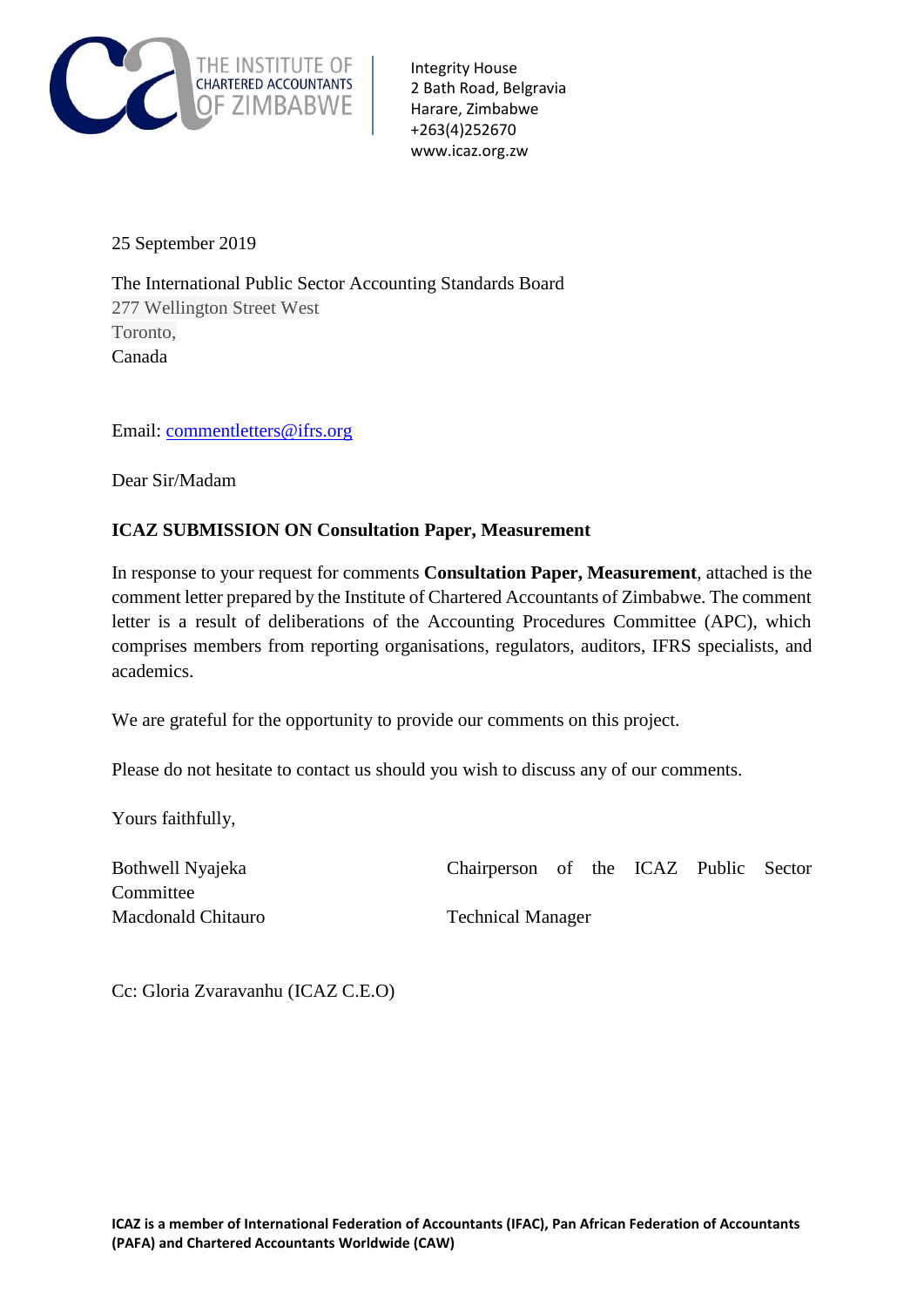## **ICAZ COMMENT LETTER**

| Preliminary View 1—Chapter 2 (following        | Agreed. The fair value, fulfilment value,  |
|------------------------------------------------|--------------------------------------------|
| paragraph 2.6)                                 | historical cost and replacement cost       |
|                                                | measurement bases require application      |
| The IPSASB's Preliminary View is that the fair | guidance. This important because their     |
|                                                |                                            |
| value, fulfilment value, historical cost and   | varying definitions for these terms in     |
| replacement cost measurement bases require     | IFRS that may end up confusing             |
| application guidance.                          | preparers of financial information. The    |
|                                                | application guidance will assist all       |
| Do you agree with the IPSASB's Preliminary     | preparers to apply the measurement basis   |
| View?                                          | in a consistent basis improving the        |
| If not, please provide your reasons, stating   | quality of financial information and       |
| clearly which measurement bases should be      | comparability of the information.          |
| excluded from, or added to, the list, and why. |                                            |
|                                                |                                            |
| Preliminary View 2-Chapter 2 (following        | Agreed. Application guidance for the       |
| paragraph 2.6)                                 | most commonly used measurement bases       |
|                                                | should be generic in nature in order to be |
| The IPSASB's Preliminary View is that the      | applied across the IPSAS suite of          |
| application guidance for the most commonly     | standards. Transaction specific            |
| used measurement bases should be generic in    | measurement guidance will be included      |
| nature in order to be applied across the IPSAS | in the individual standards providing      |
| suite of standards. Transaction specific       | accounting requirements and guidance       |
| measurement guidance will be included in the   | for assets and liabilities. See comments   |
| individual standards providing accounting      | on 2 above. Making the application         |
| requirements and guidance for assets and       | guidance generic will also alignment of    |
|                                                |                                            |
| liabilities.                                   | all standards avoiding conflicting         |
|                                                | positions that may be subject to varying   |
| Do you agree with the IPSASB's Preliminary     | interpretations and applications.          |
| View?                                          |                                            |
| If not, please provide your reasons, and state |                                            |
| what guidance should be included, and why.     |                                            |
| Preliminary View 3-Chapter 2 (following        | Agreed. Guidance on historical cost        |
| paragraph 2.10)                                | should be derived from existing text in    |
|                                                | IPSAS. This will make guidance on          |
| The IPSASB's Preliminary View is that          | historical cost measurement consistent     |
| guidance on historical cost should be derived  | with existing standards. Review of         |
| from existing text in IPSAS. The IPSASB has    | Appendix C clearly indicates that          |
|                                                |                                            |
| incorporated all existing text and considers   | historical cost as derived from existing   |
| Appendix C: Historical Cost-Application        | IPSAS is sufficient. This also brings      |
| Guidance for Assets, to be complete.           | consistence in definition of historical    |
|                                                | cost as a measurement basis.               |
| Do you agree with the IPSASB's Preliminary     |                                            |
| View?                                          |                                            |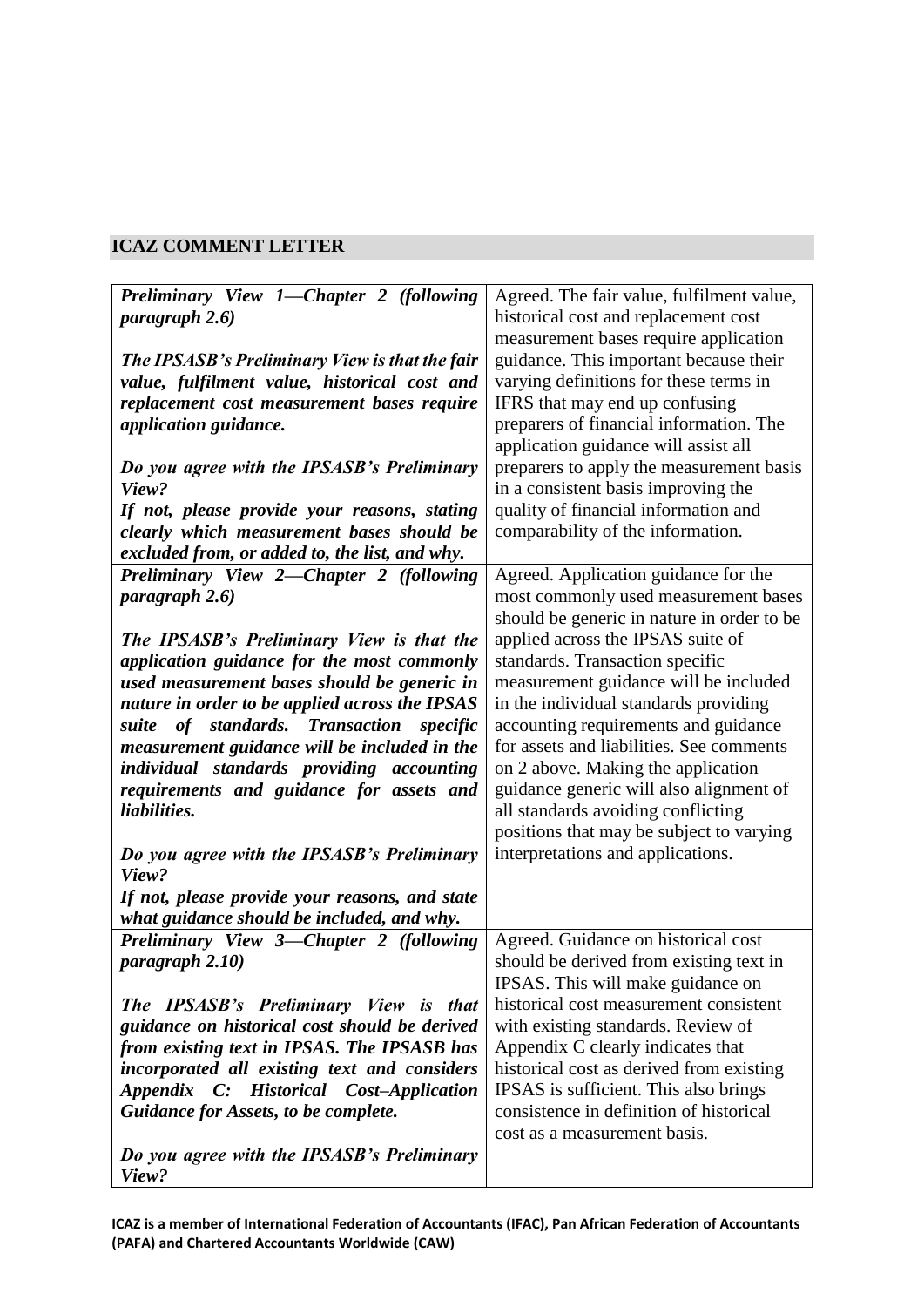| If not, please provide your reasons, stating                                                   |                                             |
|------------------------------------------------------------------------------------------------|---------------------------------------------|
| clearly what you consider needs to be changed.                                                 |                                             |
| Preliminary View 4-Chapter 2 (following                                                        | Agreed. Fair value guidance should be       |
| paragraph 2.16)                                                                                | aligned with IFRS 13, taking into           |
|                                                                                                | account public sector financial reporting   |
| The IPSASB's Preliminary View is that fair                                                     | needs and the special characteristics of    |
| value guidance should be aligned with IFRS                                                     | the public sector. The approach proposed    |
| 13, taking into account public sector financial                                                | by the IPSASB has adopted of renaming       |
| reporting needs and the special characteristics                                                | market value, or redefining market value    |
| of the public sector. The IPSASB considers                                                     | or removing market value as a               |
| Fair Value-Application<br><i><b>Appendix</b></i><br>$A$ :                                      | measurement basis are material. My          |
| Guidance, to be complete.                                                                      | view would be redefining the term to        |
|                                                                                                | align with other standards will remove      |
| Do you agree with the IPSASB's Preliminary                                                     | the confusion on the conflicting            |
| View?                                                                                          | definition of market value. Market value    |
| If not, please provide your reasons, stating                                                   | as a measurement basis is important both    |
| clearly what you consider needs to be changed.                                                 | in private and public sector.               |
| Preliminary View 5—Chapter 2 (following                                                        | Agreed. Fulfilment value guidance           |
| paragraph 2.28)                                                                                | should be based on the concepts             |
|                                                                                                | developed in the Conceptual Framework,      |
| The IPSASB's Preliminary View is that                                                          | expanded for application in IPSAS. This     |
| fulfilment value guidance should be based on                                                   | will eliminate any potential conflicts that |
| the concepts developed in the Conceptual                                                       | may arise should each IPSAS have its        |
| Framework, expanded for application in                                                         | own guidance. It universalises the          |
| <b>IPSAS.</b> The <b>IPSASB</b> considers Appendix B:                                          | approach.                                   |
| <b>Fulfilment Value-Application Guidance, to be</b>                                            |                                             |
| complete.                                                                                      |                                             |
|                                                                                                |                                             |
| Do you agree with the IPSASB's Preliminary<br>View?                                            |                                             |
|                                                                                                |                                             |
| If not, please provide your reasons, stating<br>clearly what you consider needs to be changed. |                                             |
| Preliminary View 6-Chapter 2 (following                                                        | Agreed. Replacement cost guidance           |
| paragraph 2.28)                                                                                | should be based on the concepts             |
|                                                                                                | developed in the Conceptual Framework,      |
| The IPSASB's Preliminary View is that                                                          | expanded based on its application in        |
| replacement cost guidance should be based on                                                   | IPSAS. Using the conceptual framework       |
| the concepts developed in the Conceptual                                                       | as the guidance basis is the best           |
| Framework, expanded for application in                                                         | approach as it universalises the            |
| <b>IPSAS.</b> The <b>IPSASB</b> considers Appendix D:                                          | approach.                                   |
| <b>Replacement Cost-Application Guidance, to be</b>                                            |                                             |
| complete.                                                                                      |                                             |
|                                                                                                |                                             |
| Do you agree with the IPSASB's Preliminary                                                     |                                             |
| View?                                                                                          |                                             |
| If not, please provide your reasons, stating                                                   |                                             |
| clearly what you consider needs to be changed.                                                 |                                             |
| Preliminary View 7—Chapter 3 (following                                                        | Agreed. All borrowing costs should be       |
| paragraph 3.28)                                                                                | expensed rather than capitalized, with no   |
|                                                                                                | exception for borrowing costs that are      |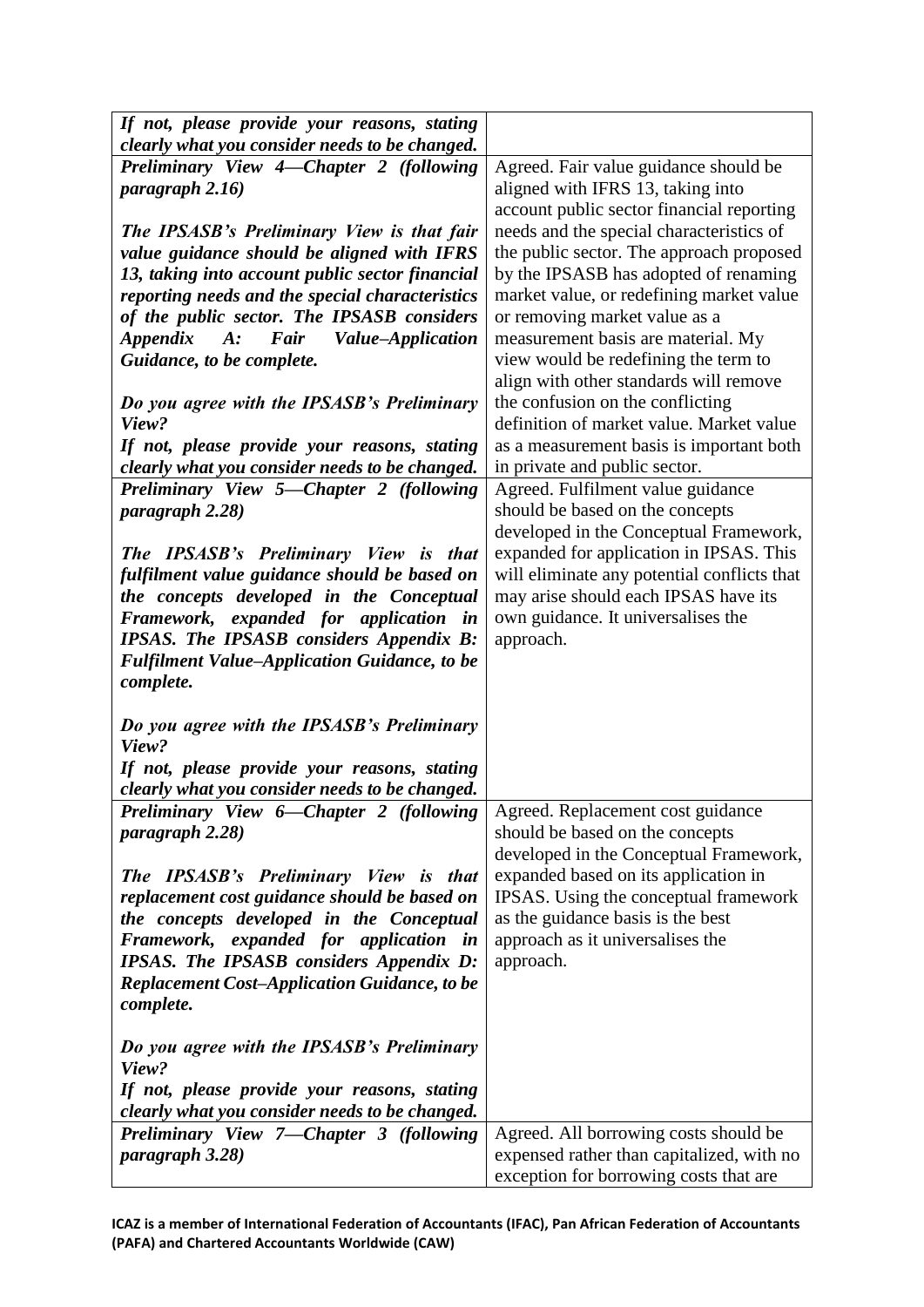| The IPSASB's Preliminary View is that all          | directly attributable to the acquisition,   |
|----------------------------------------------------|---------------------------------------------|
| borrowing costs should be expensed rather          | construction, or production of a            |
|                                                    |                                             |
| capitalized, with no exception for<br>than         | qualifying asset. This approach is          |
| borrowing costs that are directly attributable to  | aggregable and justifiable on the basis     |
| the acquisition, construction, or production of    | that Governments and central                |
| a qualifying asset.                                | governments don't always specifically       |
|                                                    | borrow for specific assets. Mores, some     |
| Do you agree with the IPSASB's Preliminary         | assets are financed through other           |
| View?                                              | government revenue mechanisms like          |
| If not, please state which option you support      | taxes and levies.                           |
| and provide your reasons for supporting that       |                                             |
| option.                                            |                                             |
| Preliminary View 8-Chapter 3 (following            |                                             |
| paragraph 3.36)                                    |                                             |
|                                                    |                                             |
| The IPSASB's Preliminary View is that              |                                             |
| transaction costs in the public sector should be   |                                             |
| defined as follows: Transaction costs are          |                                             |
| incremental costs that are directly attributable   |                                             |
|                                                    |                                             |
| to the acquisition, issue or disposal of an asset  |                                             |
| or liability and would not have been incurred if   |                                             |
| the entity had not acquired, issued or disposed    |                                             |
| of the asset or liability.                         |                                             |
|                                                    |                                             |
| Do you agree with the IPSASB's Preliminary         |                                             |
| View?                                              |                                             |
| If not, please provide your reasons, and provide   |                                             |
| an alternative definition for the IPSASB to        |                                             |
| consider.                                          |                                             |
| Preliminary View 9—Chapter 3 (following            | Agreed, transaction costs should be         |
| paragraph 3.42)                                    | addressed in the IPSAS, Measurement,        |
|                                                    | standard for all IPSAS. This will           |
| The IPSASB's Preliminary View is that              | standardise the treatment of transaction    |
| transaction costs should be addressed in the       | costs and eliminate any potential           |
| <b>IPSAS, Measurement, standard for all IPSAS.</b> | variances and deviation from standard       |
|                                                    | treatment given differences that may        |
| Do you agree with the IPSASB's Preliminary         | arise in different IPSASs.                  |
| View?                                              |                                             |
| If not, please provide your reasons and state      |                                             |
| how you would address the treatment of             |                                             |
| transaction costs in IPSAS, together with your     |                                             |
| reasons for supporting that treatment.             |                                             |
| Preliminary View 10-Chapter 3 (following           | Agreed.                                     |
| paragraph 3.54)                                    | Transaction costs incurred when entering    |
|                                                    | a transaction should be:                    |
|                                                    | - Excluded in the valuation of liabilities  |
| The IPSASB's Preliminary View is that              |                                             |
| transaction costs incurred when entering a         | measured at fulfilment value;               |
| <i>transaction should be:</i>                      | - Excluded from the valuation of assets     |
| - Excluded in the valuation of liabilities         | and liabilities measured at fair value; and |
| measured at fulfillment value;                     |                                             |

**ICAZ is a member of International Federation of Accountants (IFAC), Pan African Federation of Accountants (PAFA) and Chartered Accountants Worldwide (CAW)**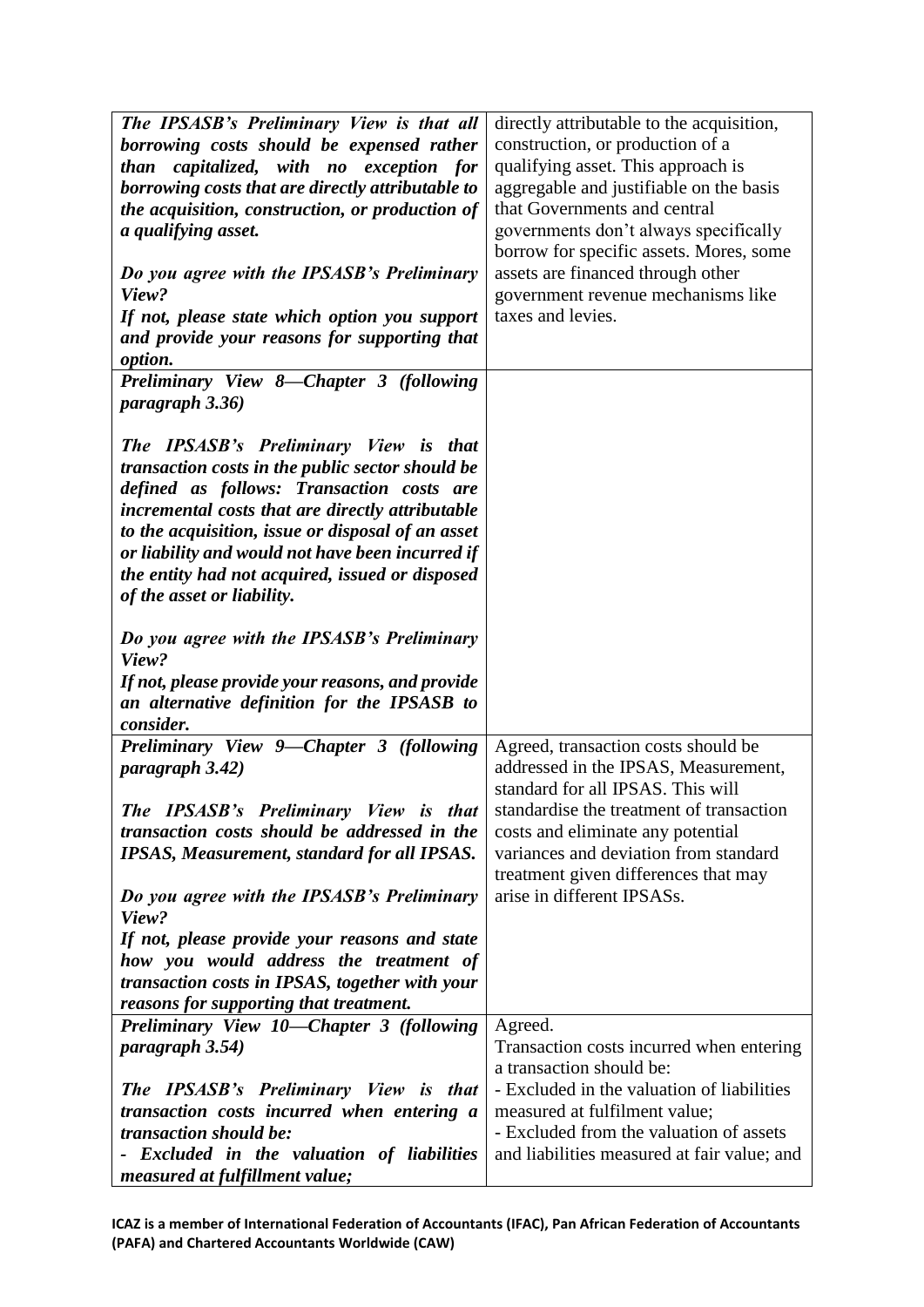| - Excluded from the valuation of assets and                       | - It should be rightly included in the      |
|-------------------------------------------------------------------|---------------------------------------------|
| liabilities measured at fair value; and                           | valuation of assets measured at historical  |
| - Included in the valuation of assets measured                    | cost and replacement cost.                  |
| at historical cost and replacement cost.                          |                                             |
|                                                                   |                                             |
|                                                                   |                                             |
| Do you agree with the IPSASB's Preliminary                        |                                             |
| View?                                                             |                                             |
| If not, please provide your reasons and state                     |                                             |
| how you would treat transaction costs in the                      |                                             |
| valuation of assets and liabilities, giving your                  |                                             |
| rationale for your proposed treatment.                            |                                             |
| Preliminary View 11-Chapter 3 (following                          | Agreed.                                     |
| paragraph 3.54)                                                   | Transaction costs incurred when exiting     |
|                                                                   | a transaction should be:                    |
| The IPSASB's Preliminary View is that                             | - Included in the valuation of liabilities  |
| transaction costs incurred when exiting a                         | measured at fulfilment value;               |
| <i>transaction should be:</i>                                     | - Excluded from the valuation of assets     |
| - Included in the valuation of liabilities                        | and liabilities measured at fair value; and |
| measured at fulfillment value;                                    | - Excluded in the valuation of assets       |
| - Excluded from the valuation of assets and                       | measured at historical cost and             |
| liabilities measured at fair value; and                           | replacement cost.                           |
| - Excluded in the valuation of assets measured                    | This is appropriate as per the definition   |
|                                                                   | of transaction costs.                       |
| at historical cost and replacement cost.                          |                                             |
|                                                                   |                                             |
| Do you agree with the IPSASB's Preliminary                        |                                             |
| View?                                                             |                                             |
| If not, please provide your reasons and state                     |                                             |
| how you would treat transaction costs in the                      |                                             |
| valuation of assets and liabilities, giving your                  |                                             |
| rationale for your proposed treatment.                            |                                             |
| Specific Matter for Comment 1-Chapter 2                           | In my view the definitions are              |
| <i>(following paragraph 2.29)</i>                                 | exhaustive. The definitions cover all       |
|                                                                   | issues that pertain to the Zimbabwean       |
| <b>Definitions relating to measurement have been</b>              | environment.                                |
| consolidated in the core text of the Illustrative                 |                                             |
| ED.                                                               |                                             |
| Do you agree that the list of definitions is                      |                                             |
| exhaustive?                                                       |                                             |
|                                                                   |                                             |
| If not, please provide a listing of any other                     |                                             |
| definitions that you consider should be                           |                                             |
| included in the list and the reasons for your                     |                                             |
| <i>proposals.</i>                                                 |                                             |
| Specific Matter for Comment 2-Chapter 3                           | The conclusion on similarities apparent     |
| <i>(following paragraph 3.5)</i>                                  | similarities between IPSAS, IVS and         |
|                                                                   | GFS makes sense given the common            |
| <b>Guidance</b><br><i>International</i><br><b>Valuation</b><br>in | binding principles across the concepts.     |
| <b>Standards (IVS) and Government Financial</b>                   |                                             |
|                                                                   | The common approach especially on           |
| Statistics (GFS) has been considered as part of                   | expensing borrowing costs is common         |
| the Measurement project with the aim of                           | across the standards.                       |